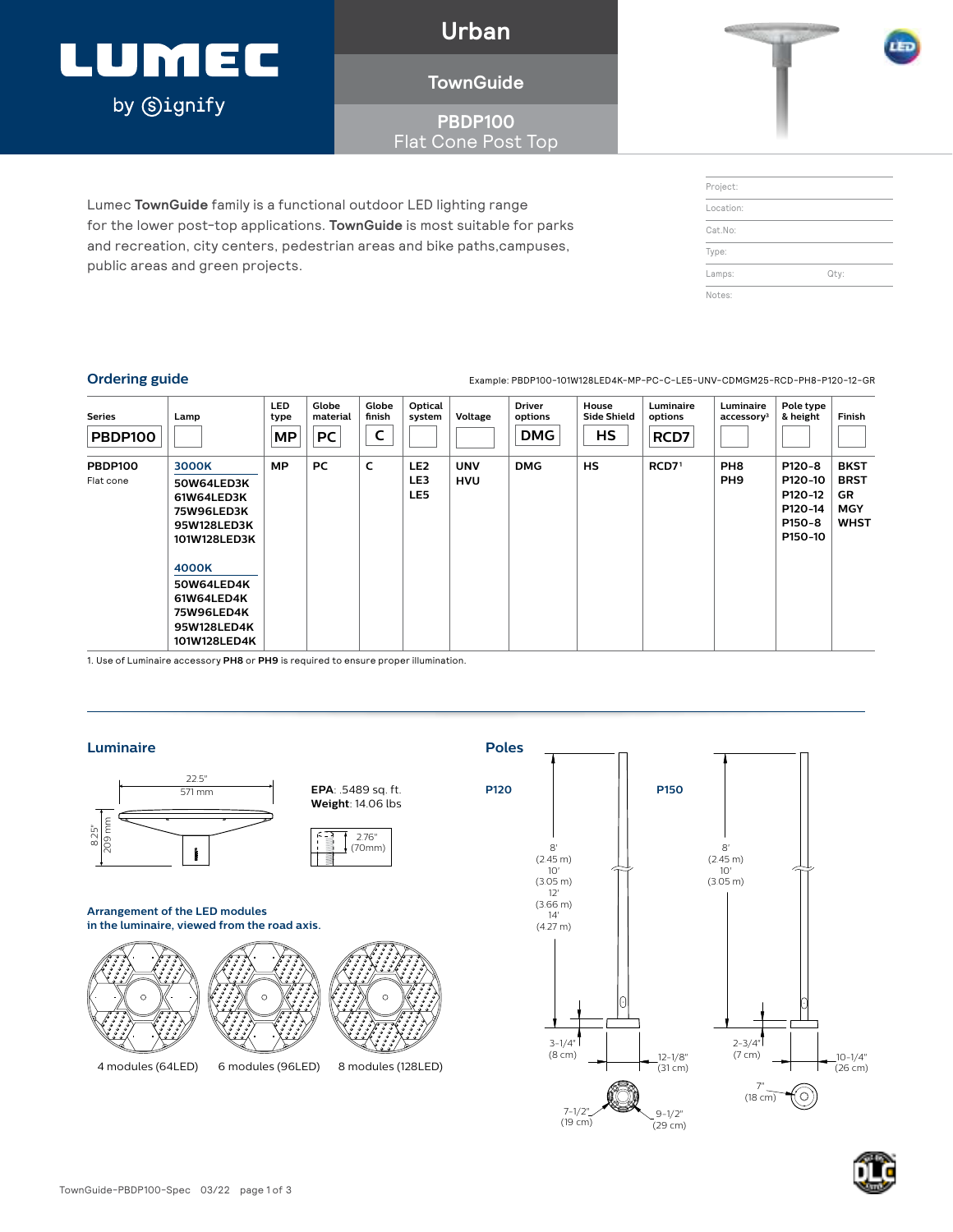## **PBDP100** TownGuide Flat Cone Post Top

### Urban Luminaire

### **Clear Globe (3000K)**

LED = Mid-Power, CRI = 80, CCT = 3000K (+/- 350K), System (LED + driver) rated life = 70,000 hrs

|                             |                      |                        |                                                         | LE <sub>2</sub>                    |                          |                                                | LE3                                |                          |                                                | LE5                         |                          |                      |
|-----------------------------|----------------------|------------------------|---------------------------------------------------------|------------------------------------|--------------------------|------------------------------------------------|------------------------------------|--------------------------|------------------------------------------------|-----------------------------|--------------------------|----------------------|
| <b>LED</b><br><b>Module</b> | Total<br><b>LEDs</b> | LED<br>Current<br>(mA) | <b>Average</b><br><b>System</b><br><b>Wattas</b><br>(W) | <b>Delivered</b><br>Lumens<br>(LM) | <b>Efficacy</b><br>(LPW) | <b>BUG</b><br>rating                           | <b>Delivered</b><br>Lumens<br>(LM) | <b>Efficacy</b><br>(LPW) | <b>BUG</b><br>rating                           | Delivered<br>Lumens<br>(LM) | <b>Efficacy</b><br>(LPW) | <b>BUG</b><br>rating |
| 50W64LED3K-MP-PC-C          | 64                   | 239                    | 51                                                      | 4204                               | 83                       | B1-U2-G1                                       | 4238                               | 84                       | B1-U2-G1                                       | 4393                        | 87                       | B2-U2-G1             |
| 61W64LED3K-MP-PC-C          | 64                   | 284                    | 62                                                      | 4843                               | 78                       | B1-U2-G1                                       | 4882                               | 79                       | B1-U2-G1                                       | 5061                        | 82                       | B3-U2-G1             |
| 75W96LED3K-MP-PC-C          | 96                   | 234                    | 76                                                      | 6271                               | 83                       | B <sub>2</sub> -U <sub>2</sub> -G <sub>1</sub> | 6321                               | 84                       | B <sub>2</sub> -U <sub>2</sub> -G <sub>2</sub> | 6552                        | 87                       | B3-U2-G1             |
| 95W128LED3K-MP-PC-C         | 128                  | 229                    | 96                                                      | 8131                               | 85                       | $B2-U3-G2$                                     | 8197                               | 86                       | $B2-U3-G2$                                     | 8496                        | 89                       | B3-U3-G2             |
| 101W128LED3K-MP-PC-C        | 128                  | 243                    | 102                                                     | 8472                               | 83                       | B <sub>2</sub> -U <sub>3</sub> -G <sub>2</sub> | 8540                               | 84                       | B <sub>2</sub> -U <sub>3</sub> -G <sub>2</sub> | 8852                        | 87                       | B3-U3-G2             |

### **Clear Globe (4000K)**

LED = Mid-Power, CRI = 80, CCT = 4000K (+/- 350K), System (LED + driver) rated life = 70,000 hrs

|                             |                      |                        |                                                         | LE <sub>2</sub>                     |                          |                                                | LE3                         |                          |                                                | LE5                          |                          |                                                |
|-----------------------------|----------------------|------------------------|---------------------------------------------------------|-------------------------------------|--------------------------|------------------------------------------------|-----------------------------|--------------------------|------------------------------------------------|------------------------------|--------------------------|------------------------------------------------|
| <b>LED</b><br><b>Module</b> | Total<br><b>LEDs</b> | LED<br>Current<br>(mA) | <b>Average</b><br><b>System</b><br><b>Wattas</b><br>(W) | <b>Delivered</b><br>Lumens.<br>(LM) | <b>Efficacy</b><br>(LPW) | <b>BUG</b><br>rating                           | Delivered<br>Lumens<br>(LM) | <b>Efficacy</b><br>(LPW) | <b>BUG</b><br>rating                           | Delivered<br>Lumens.<br>(LM) | <b>Efficacy</b><br>(LPW) | <b>BUG</b><br>rating                           |
| 50W64LFD4K-MP-PC-C          | 64                   | 239                    | 51                                                      | 4386                                | 87                       | B1-U2-G1                                       | 4421                        | 88                       | B1-U2-G1                                       | 4583                         | 91                       | B <sub>2</sub> -U <sub>2</sub> -G <sub>1</sub> |
| 61W64LED4K-MP-PC-C          | 64                   | 284                    | 62                                                      | 5053                                | 82                       | B1-U2-G1                                       | 5094                        | 82                       | B1-U2-G1                                       | 5280                         | 85                       | B3-U2-G1                                       |
| 75W96LED4K-MP-PC-C          | 96                   | 234                    | 76                                                      | 6542                                | 87                       | B <sub>2</sub> -U <sub>3</sub> -G <sub>2</sub> | 6595                        | 87                       | B <sub>2</sub> -U <sub>2</sub> -G <sub>2</sub> | 6836                         | 90                       | B3-U3-G1                                       |
| 95W128LED4K-MP-PC-C         | 128                  | 229                    | 96                                                      | 8482                                | 88                       | B <sub>2</sub> -U <sub>3</sub> -G <sub>2</sub> | 8551                        | 89                       | B2-U3-G2                                       | 8863                         | 92                       | B3-U3-G2                                       |
| 101W128LED4K-MP-PC-C        | 128                  | 243                    | 102                                                     | 8838                                | 87                       | B <sub>2</sub> -U <sub>3</sub> -G <sub>2</sub> | 8909                        | 88                       | B2-U3-G2                                       | 9235                         | 91                       | B3-U3-G2                                       |

Values from photometric tests performed in accordance with IESNA LM-79 and are representative of the configurations shown. Actual performance may vary due to installation and environmental variables, LED and driver tolerances, and field measurement considerations. It is highly recommended to confirm performance with a photometric layout.

**Note:** Some data may be scaled based on tests of similar (but not identical) luminaires. Contact factory for configurations not shown.

### **Specifications**

#### **Hood**

In a round shape, made of die cast A413 aluminum, mechanically fastened to the globe.

### **Globe (PC)**

One-piece Seamless impact resistant injectedmolded clear UV-Stabilized polycarbonate. The globe is mechanically assembled on the hood and fitter. **C**: clear finish.

### **Fitter**

Made of die cast A413 Aluminum alloy. Comes with an easy self adjusting system with two 2 set screws M8 x 20 Allen type for ease of maintenance and installation. Fits on a 3"(76mm) outside diameter by 2.76" (70mm) long tenon.

### **LED Engine**

Light engine composed of 3 main components: LED / Optical System / Driver Electrical components are RoHS compliant. Offered in configurations of 4 , 6 or 8 modules. Product does not use any cooling device with moving parts (only passive cooling device). Each module is composed of 16 MP mid power white LEDs. Color temperature of 3000K and 4000K nominal, 80 CRI.

### **Optical system**

**LE2** (type II asymmetrical), **LE3** (type III asymmetrical) or **LE5** (type V symmetrical) light distributions. Composed of high-performance optical grade PMMA acrylic refractor lenses to achieve desired distribution optimized to get maximum spacing, target lumens and a superior lighting uniformity. Optical system is rated IP66. Performance shall be tested per LM-63, LM-79 and TM-15 (IESNA) certifying its photometric performance. Street side indicated.

#### **Driver**

Driver comes with dimming compatible 0-10 volts. High power factor of 95%. Electronic driver, operating range 50/60 Hz. **UNV:** Auto-adjusting universal voltage input from 120 to 277 VAC rated for both application line to line or line to neutral, Class I, THD of 20% max. Maximum ambient operating temperature from -40° F (-40° C) to 130° F (55° C) degrees. Certified in compliance to UL1310 cULus requirement. Dry and damp location. Mechanically fastened on the hood.

The current supplying the LEDs will be reduced by the driver if the driver experiences internal overheating as a protection to the LEDs and the electrical components. Output is protected from short circuits, voltage overload and current overload. Automatic recovery after correction.

### **Wiring**

Gauge (#18) TEW/AWM 1015 or 1230 wires, 6" (152mm) minimum exceeding from luminaire.